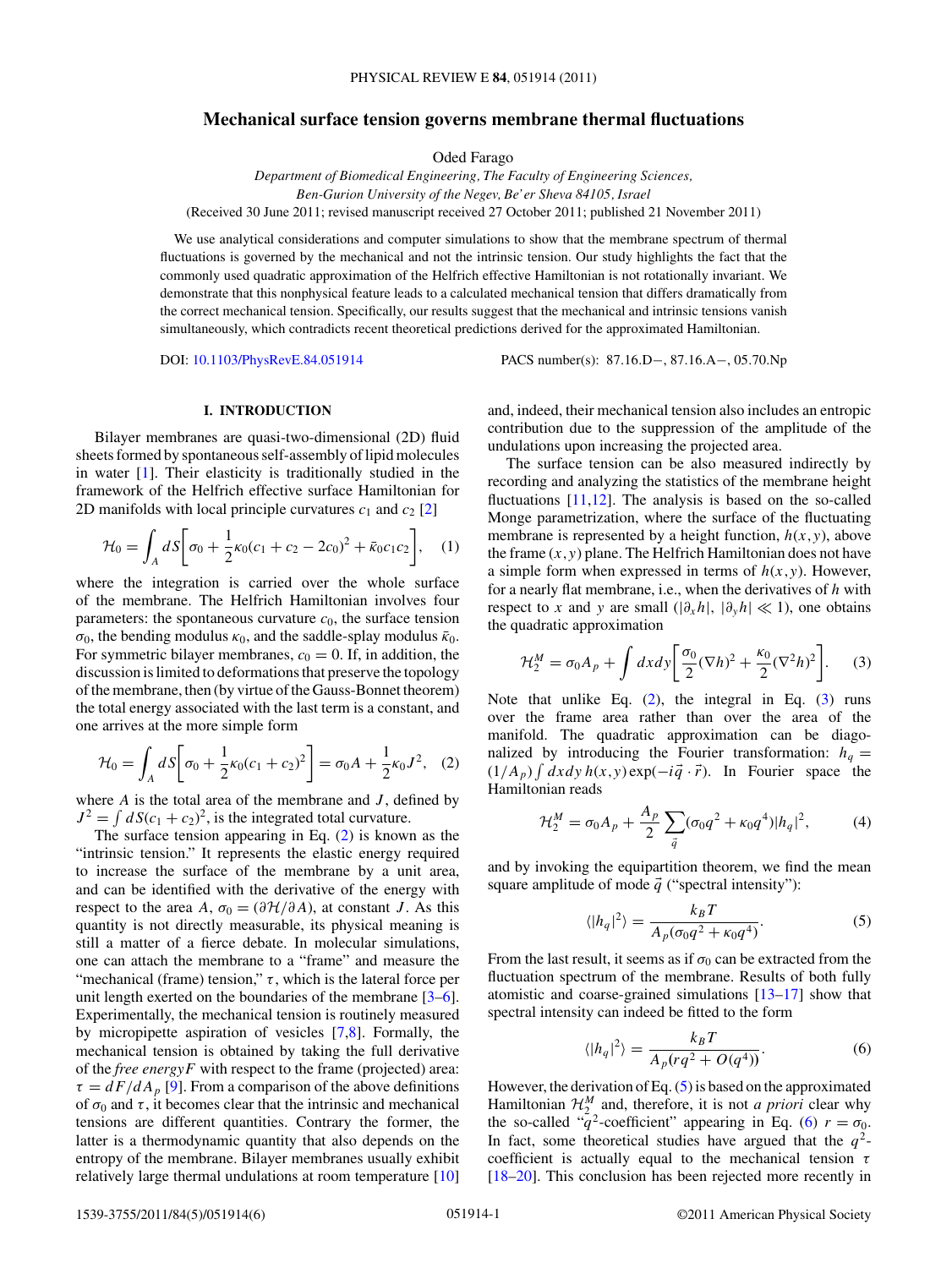<span id="page-1-0"></span>favor of the more common interpretation that  $r = \sigma_0$  [\[21,22\]](#page-5-0). Membrane simulations carried at fixed mechanical tension (usually performed for  $\tau = 0$ ) tend to agree with the result that  $r = \tau$  [\[4,13,15,16,23\]](#page-5-0), but simulations that show the opposite  $r \neq \tau$  also exist [\[21,24\]](#page-5-0).

Which of the above two results is correct? Theoretical arguments  $[18,19]$  and computer simulations  $[20]$  show that  $r = \tau$ . In this paper we demonstrate that the incorrect form  $r = \sigma_0$  arises from the use of the truncated Hamiltonian Eq. [\(3\)](#page-0-0) that breaks rotational invariance.

### **II. WHAT DOES THE INTRINSIC TENSION REPRESENT?**

Much of the confusion associated with the physical meaning of surface tension in membranes is related to fact that the concept of surface tension has been originally defined for an interface between bulk phases (e.g., between water and oil) [\[25\]](#page-5-0). In its original context, the surface tension represents the access free energy  $\Delta F$  per unit area *A* of the interface between the bulk phases

$$
\gamma = \frac{\Delta F}{A}.\tag{7}
$$

When the concept of surface tension is introduced into the theory of bilayer membranes, its meaning is distorted due to the following two major differences between membranes and interfaces of bulk phases:

(1) In the case of bulk phases, it is often assumed that the interface between them is flat. There is usually very little interest in the thermal roughness of the interface, unless it is very soft. In contrast, bilayer membranes are treated as highly fluctuating surfaces whose elastic response is very much influenced by the entropy associated with the thermal fluctuations.

(2) The changes in the areas of both systems arise from very different origins. In the case of, say, a water-oil interface, the changes in the interfacial area are *not* produced by elastic deformations (dilation/compression) that modify the molecular densities of the bulk phases. Instead, they result from transfer of molecules between the bulk phases and the interface occurring, for instance, when the shape of the container is changed. The surface tension  $\gamma$  is essentially a chemical potential which is directly related to the exchange parameter between the coexisting phases [\[26\]](#page-5-0). The case of bilayer membranes is completely different. Here, there is an exchange of water between the bulk fluid and interfacial region, but almost no exchange of *lipid* material because the concentration of free lipids in the embedding solution is extremely low  $(10^{-6}$  to  $10^{-10}$  M [\[1\]](#page-5-0)). In other words, there is no reservoir of lipids outside of the bilayer and, therefore, a change in the bilayer area results in a change in the area density of the lipids. The membrane surface tension measures the response to this elastic deformation, including the indirect contribution due to the exchange of water between the bilayer and solution resulting from the deformation (which has influence on the effective elastic moduli).

Most earlier theoretical investigations of membranes involved the assumption that the area per lipid *a* is constant. This assumption relies on the observation that the energy cost involved in density fluctuations is much larger than the energy scale associated with curvature fluctuations. Further assuming that the lipids are insoluble in water (and, therefore, they all reside on the membrane where their number *N* is constant) implies that the total area of the membrane  $A = Na$ is constant. If that is the case, then why does one need to include this constant in the Helfrich Hamiltonian [first term on the right-hand side of Eq.  $(2)$ ], and what does the coefficient  $\sigma_0$  represent? The answer is simple. It is technically very hard to calculate analytically the partition function for a fluctuating manifold with a fixed area *A*. The first term in Eq. [\(2\)](#page-0-0) is a Lagrange multiplier that fixes the mean area  $\langle A \rangle$  of the membrane, and the value of  $\sigma_0$  is set by the requirement that  $A = \langle A \rangle = \partial F / \partial \sigma_0$ . As usual, it is assumed that in the thermodynamic limit the relative fluctuations in the total area become negligible, and there is no distinction between *A* and *A*.

The renewed interest in the meaning of surface tension during the past decade is very much linked with the rapid development in computer modeling and simulations of bilayer membranes. In molecular simulations the number of lipids *N* is usually fixed, but the total area is not. Membranes are no longer treated as incompressible thin films, but rather as stretchable/compressible surfaces whose elastic response results from their intermolecular forces. With this point of view in mind, it is clear that the intrinsic tension  $\sigma_0$  in the Helfrich Hamiltonian represents an elastic coefficient which, potentially, may be related to the mechanical tension  $\tau$ . There is, of course, no reason to expect that the elastic energy *E* of the membrane is linear in *A* [\[27\]](#page-5-0). A quadratic elastic function  $E = 1/2K_A(A - A_0)^2$  seems like a more appropriate form, where  $K_A$  is the stretching/compression modulus and  $A_0$  is the relaxed area of the membrane  $[28]$  (also known as Schulman's area [\[29\]](#page-5-0)). Expressing the total area as the sum of the projected and undulations areas  $A = A_p + \delta A$ , and assuming that  $\delta A \ll |A_p - A_0|$ , yields the linear approximation  $E \simeq 1/2K_A(A_p - A_0)^2 + K_A(A_p - A_0)δA$  from which one identifies that  $\sigma_0 = K_A(A_p - A_0)$ . The assumption that  $\delta A \ll |A_p - A_0|$  becomes increasingly accurate at high tensions; but, nevertheless, the linear relationship between *E* and *A* is used in Eq. [\(2\)](#page-0-0) over the entire range of intrinsic tensions.

## **III. THE IMPORTANCE OF ROTATIONAL INVARIANCE**

The detailed derivation of the equality  $r = \tau$  appears in Ref. [\[19\]](#page-5-0) and will not be repeated here. One aspect of the derivation, which is the fact that the equality relies on the rotational invariance of the membrane, must however be emphasized. The derivation consists of two steps. In the first step, it is demonstrated that  $r = \mu$ , where  $\mu$  is the *out-of-plane* simple shear modulus. The shear modulus  $\mu$  is the force per unit length required to introduce the deformation depicted in Fig.  $1(b)$  from the initial reference state depicted in Fig.  $1(a)$ . This deformation is achieved by applying opposite tangential forces on boundaries of the membrane. The shear modulus is *not* related to the deformation of a specific configuration, but rather to the deformation of a fluctuating membrane. It is obtained by taking the derivative of the free energy with respect to *A*, the area of the *mean membrane profile* (i.e.,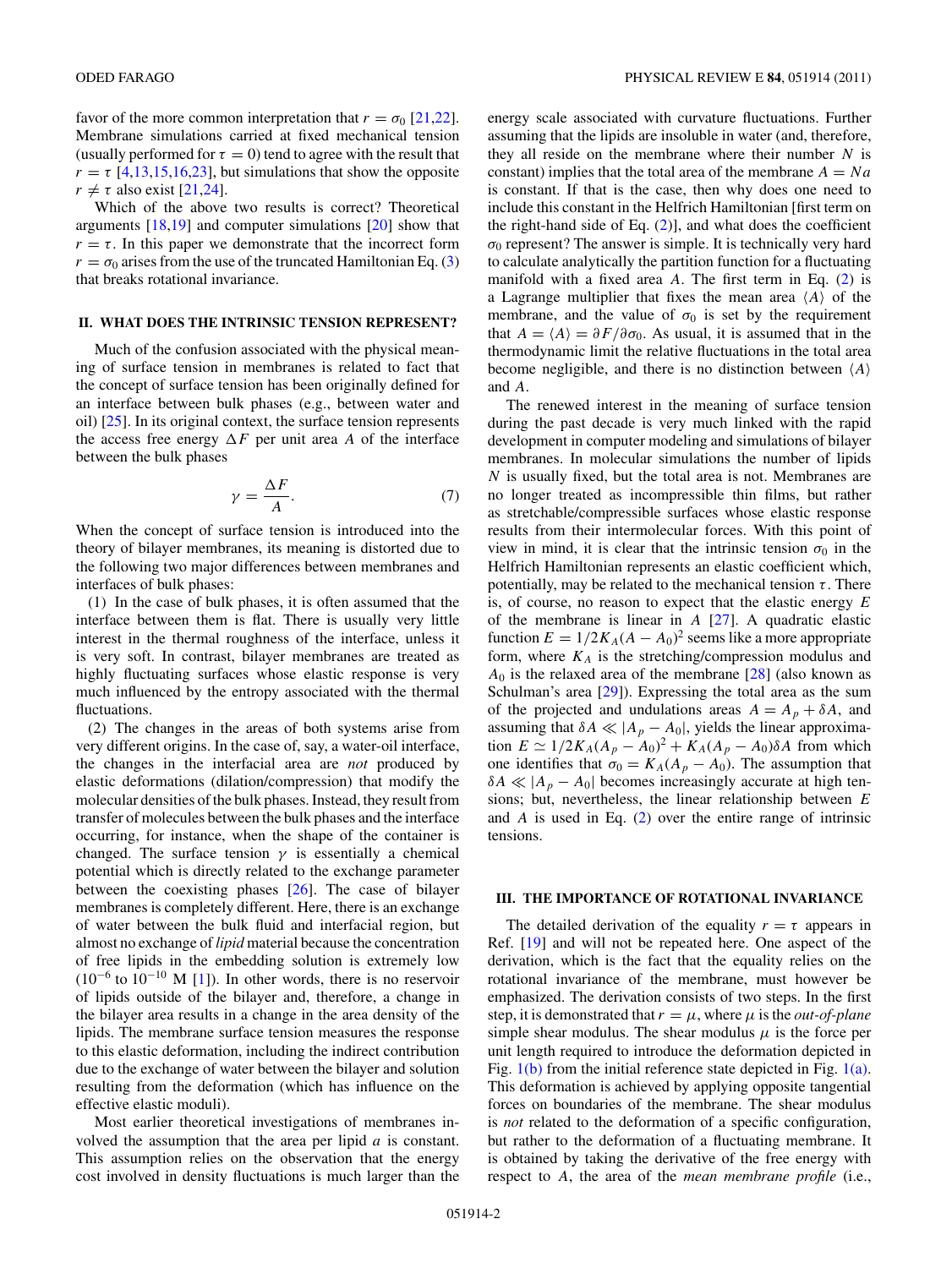<span id="page-2-0"></span>

FIG. 1. (a) The unstrained reference state of a thin film. (b) The film subjected to a simple shear deformation. (c) The film subjected to a pure shear deformation. The two deformed states have the same elastic free energy since they can be transformed into each other by rotation. The volume of the film (indicated by the gray shaded area) is the same at all three states. The dashed line in (a) serves as a reminder that the membrane is fluctuating around its mean profile.

the configuration defined by the mean height function around which the membrane thermally fluctuates),

$$
\mu = \frac{\partial F}{\partial A}.\tag{8}
$$

In the second step of the derivation, it is proved that  $\mu = \tau$ . This follows immediately from the invariance of the free energy with respect to rigid transformations. Upon rotation, the sheared membrane in Fig.  $1(b)$  can be transformed into the deformed state shown in Fig.  $1(c)$  where the mean profile lies in the  $(x, y)$  plane defined the undeformed state. The projected area  $A_p$  in Fig. 1(c) is equal to the area A in Fig. 1(b) and, assuming rotational invariance, the free-energy cost of both deformations is the same. Therefore, the mechanical tension, which represents the elastic response to the deformation depicted in Fig. 1(c)

$$
\tau = \frac{\partial F}{\partial A_p} \bigg|_V, \tag{9}
$$

is equal to the shear modulus  $\mu$  defined by Eq. (8). This completes the proof that  $r = \tau$ . Notice that in Eq. (9), the derivative with respect to  $A_p$  is taken at constant volume. This feature cannot be captured within the framework of the Helfrich model that treats the membrane as a 2D manifold with no 3D volume. In Figs.  $1(a)-1(c)$  we have intentionally drawn the membranes as thin films, which highlights a very important point. The two deformations (b) and (c) are both volume preserving. Deformation (b) is known as simple shear, while (c) is a pure shear deformation. The fact that  $\mu = \tau$ stems from the equivalence of these two shear moduli.

Experimentally and computationally, there is no practical way to fix or even determine the volume of a bilayer at the molecular resolution. However, the membrane and the embedding fluid medium are placed in a "container" whose volume can be easily controlled. Equation (9) states that the frame tension of the bilayer can be measured by changing the cross-sectional area of the container while keeping its volume fixed. By considering such a deformation, one arrives at the following expression for *τ* :

$$
\tau = L_z \left[ P_z - \frac{P_x + P_y}{2} \right] = L_z [P_n - P_t], \tag{10}
$$

where  $P_n$  and  $P_t$  are, respectively, the normal and transverse components of the pressure tensor (the negative Cauchy stress tensor) relative to the plane of the membrane. Equation  $(10)$  is known as the mechanical definition of the surface tension [\[25\]](#page-5-0). This tension is associated with the entire "interfacial region" of the system that includes both the bilayer of lipids as well as the hydration layers of structured water around the bilayer. The fluid bulk water has no elastic response to volume preserving deformations and, therefore, it make no contribution to *τ* .

So why does one gets  $r = \sigma_0$  rather than  $r = \tau$  when dealing with the quadratic approximation of the effective surface Hamiltonian, Eq. [\(3\)](#page-0-0)? The answer is simple: The approximated Hamiltonian is not rotationally invariant. This striking fact (which has been discussed by Grinstein and Pelcovitz in the context of lamellar liquid crystalline phases [\[30\]](#page-5-0)) can be demonstrated by considering a certain configuration parametrized by the height function  $h(x, y)$  and evaluating the elastic energy cost corresponding to simple and pure shear deformations. For the simple shear deformation  $h<sub>\mu</sub>(x, y) =$  $h(x, y) + \epsilon x$ , and upon substituting  $h<sub>\mu</sub>(x, y)$  in Eq. [\(3\)](#page-0-0) one gets

$$
\mathcal{H}_2^M(h_\mu(x, y)) = \sigma_0 A_p + \int dx dy \left[ \frac{\sigma_0}{2} (\nabla h_\mu)^2 + \frac{\kappa_0}{2} (\nabla^2 h_\mu)^2 \right]
$$
  
=  $\mathcal{H}_2^M(h(x, y)) + \sigma_0 A_p \frac{\epsilon^2}{2}.$  (11)

From this result one finds that

$$
\mu = \frac{1}{A_p} \frac{d^2 \langle \mathcal{H}_2^M(h_\mu(x, y)) \rangle}{d\epsilon^2} = \sigma_0,\tag{12}
$$

and, thus,  $r = \mu = \sigma_0$ . This conclusion that  $r = \sigma_0$  is in agreement with what the equipartition theorem Eq. [\(5\)](#page-0-0) predicts for the approximated Hamiltonian. The response to pure shear is determined by considering the transformation  $h_{\tau}(x', y') = h(x(1 + \epsilon), y(1 + \epsilon))/(1 + \epsilon)^2$ , with  $0 < x' \le$  $L_x(1+\epsilon)$ ,  $0 < y' \le L_y(1+\epsilon)$ . For this deformation,  $A_p(\epsilon) = A_p(\epsilon = 0)(1 + \epsilon)^2$ , <sup>2</sup>,  $dx'dy' = (1+\epsilon)^2 dxdy,$  $\nabla h_{\tau} = \nabla h / (1 + \epsilon)^3$ , and  $\nabla^2 h_{\tau} = \nabla^2 h / (1 + \epsilon)^4$ . When these relations are used in Eq.  $(3)$ , we get

$$
\mathcal{H}_2^M(h_\tau(x, y)) = (1 + \epsilon)^2 \sigma_0 A_p(\epsilon = 0)
$$
  
+ 
$$
\int dx'dy' \left[ \frac{\sigma_0}{2} (\nabla h_\tau)^2 + \frac{\kappa_0}{2} (\nabla^2 h_\tau)^2 \right]
$$
  
= 
$$
\mathcal{H}_2^M(h(x, y)) + 2\epsilon \sigma_0 A_p(\epsilon = 0)
$$
  
- 
$$
\int dx dy [2\epsilon \sigma_0 (\nabla h)^2 + 3\epsilon \kappa_0 (\nabla^2 h)^2] + O(\epsilon^2).
$$
 (13)

From this result, one derives the mechanical tension, which is given by

$$
\tau = \frac{1}{2A_p} \frac{d\langle \mathcal{H}_2^M(h_\tau(x, y)) \rangle}{d\epsilon} \Big|_{\epsilon=0}
$$
  
=  $\sigma_0 - \frac{1}{A_p} \langle \int dx dy \left[ \sigma_0 (\nabla h)^2 + \frac{3}{2} \kappa_0 (\nabla^2 h)^2 \right] \rangle.$  (14)

The second term on the right-hand side of Eq. (14) is the entropic part of the mechanical tension, evaluated within the framework of the approximated quadratic Hamiltonian. This entropic contribution to  $\tau$  is not reflected in the fluctuation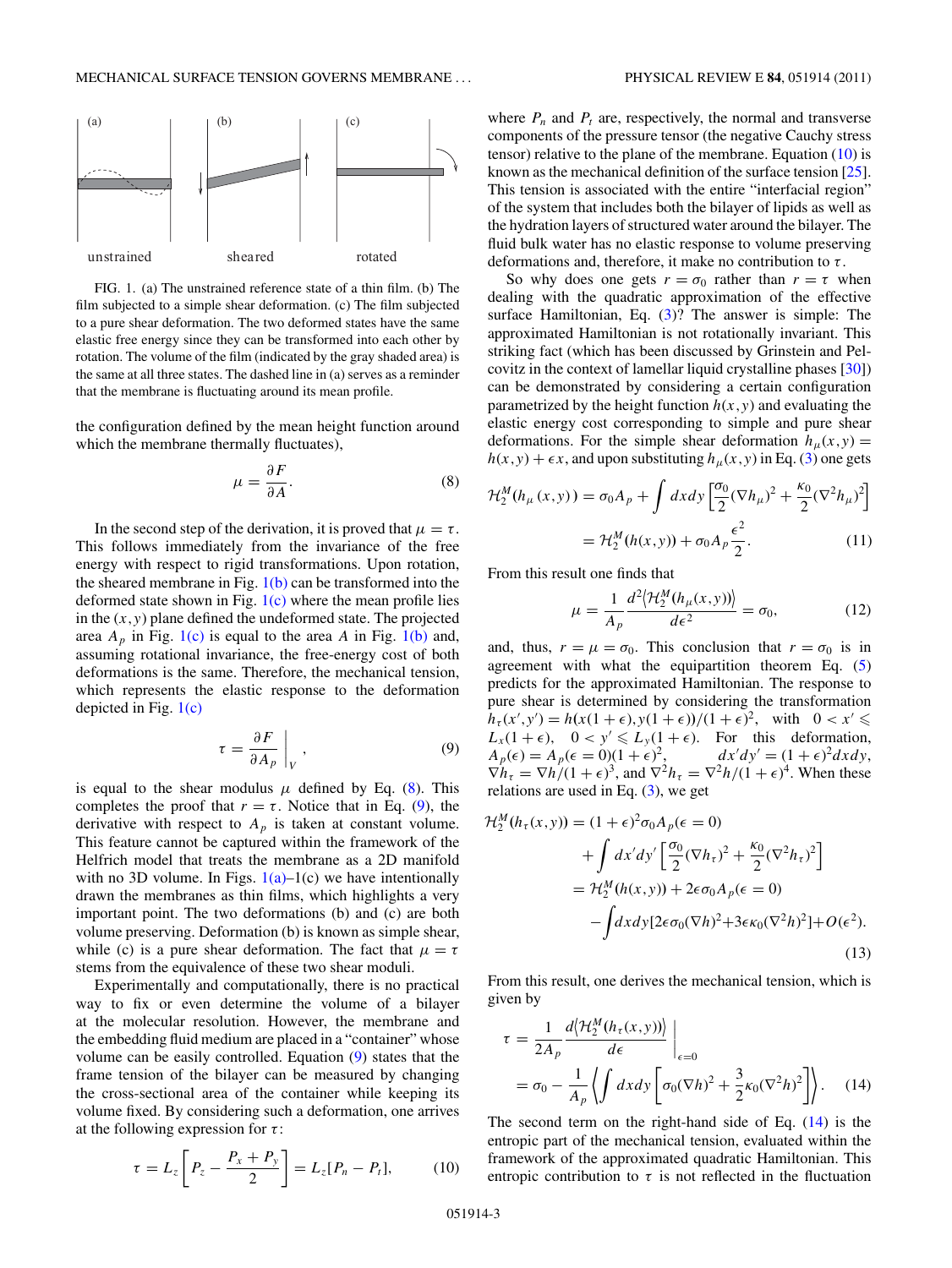<span id="page-3-0"></span>spectrum of the quadratic Hamiltonian, which has the nonphysical feature of not being rotationally invariant.

### **IV. COMPUTER SIMULATIONS**

To summarize our discussion: We argue that  $r = \tau$  is correct, and that it is the use of the not rotationally invariant quadratic Hamiltonian Eq. [\(3\)](#page-0-0) that leads to the spurious result  $r = \sigma_0 \neq \tau$ . This conclusion can be tested by performing Monte Carlo simulations of the one-dimensional (1D) analogs of Eqs. [\(2\)](#page-0-0) and [\(3\)](#page-0-0). Within these two models, the membrane is represented by a string of  $N = 1024$  points, the positions of which in 2D space are given by  $\{\vec{r}_i = (x_i, h_i)\}\)$ . In both cases, the simulations are performed at a constant projected length  $L_p$  with periodic boundary conditions. Denoting by  $b_i = \vec{r}_{i+1} - \vec{r}_i$  the distance vector ("bond") between adjacent points, the 1D analog of the rotationally invariant Helfrich effective Hamiltonian is given by [\[31\]](#page-5-0)

$$
\mathcal{H}_1 = \sigma_0 \sum_i |\vec{b}_i| + \kappa_0 \sum_i \left[ 1 - \frac{\vec{b}_i \cdot \vec{b}_{i-1}}{|\vec{b}_i||\vec{b}_{i-1}|} \right].
$$
 (15)

The quadratic approximation of this Hamiltonian is given by

$$
\mathcal{H}_2 = \sigma_0 L_p + \frac{\sigma_0}{2l_p} \sum_i (h_{i+1} - h_i)^2
$$
  
+ 
$$
\frac{\kappa_0}{2l_p^2} \sum_i (h_{i+1} + h_{i-1} - 2h_i)^2,
$$
 (16)

where  $l_p = L_p/N$ . Notice that in the 1D models, the tension has units of a force (energy per unit length). A major difference between the two 1D models is related to the positions of the points. In the rotationally invariant case Eq.  $(15)$ , the points are allowed to be anywhere in the available 2D space. At low tensions, this creates configurations in which the chain forms overhangs [see, e.g., Fig.  $2(a)$ ]. The existence of such configurations does not invalidate any of our discussion which only requires that the height function of the mean profile is a well-defined function. Within the quadratic approximation Eq. (16), the points are allowed to move only in the direction normal to the projected length [in the spirit of Eq. [\(3\)](#page-0-0) in which the height is measured from the (*x,y*) plane]. Thus, the position of the *i*th point is given by  $\vec{r}_i = (i l_p, h_i)$  and, obviously, such moves do not generate any overhangs [see a typical configuration in Fig.  $2(b)$ ].

In the simulations, we vary  $\sigma_0$  and measure both the mechanical tension  $\tau$  and the  $q^2$ -coefficient *r*. For each value of  $\sigma_0$ , the simulations extended over  $2-4 \times 10^8$  MC time units, where each time unit consists of *N* single-particle move attempts and one collective "mode excitation Monte Carlo"



FIG. 2. Typical configurations of the chain in (a) the rotationally invariant Hamiltonian Eq. (15) and (b) its quadratic approximation Eq. (16). Both configurations have been obtained for  $\sigma_0 =$ 0.75  $k_B T / l_p$  and  $\kappa_0 = 0$ . In (a) the points of the chain are allowed to be anywhere in the available 2D space which creates overhangs such as those shown inside the bold circles. In (b) the points move only vertically to the line that connects the end points of the chain.

(MEMC) move that accelerates the very slow relaxation dynamics of the 10 largest Fourier modes [\[32,33\]](#page-5-0). The introduction of MEMC moves is essential for the equilibration of the system. The mechanical tension is calculated using the 1D equivalent of Eq. [\(10\)](#page-2-0),  $\tau = f_n - f_t$ , where  $f_n$  and *ft* are the normal and transverse forces acting on the chain. Expressing these forces as thermal averages, one arrives at the following virial formulas. For the rotationally invariant Helfrich Hamiltonian  $\mathcal{H}_1$ 

$$
\tau = \left\langle \sum_{i} \left[ \sigma_0 \frac{(x_{i+1} - x_i)^2 - (h_{i+1} - h_i)^2}{l_p |\vec{b}_i|} + \kappa_0 \frac{2}{l_p |\vec{b}_{i-1}| |\vec{b}_i|} \right. \right. \\ \left. \times \left( \frac{(h_i - h_{i-1})(h_{i+1} - h_i)(x_i - x_{i-1})^2 - (x_i - x_{i-1})(x_{i+1} - x_i)(h_i - h_{i-1})^2}{|\vec{b}_{i-1}|^2} + \frac{(x_i - x_{i-1})^2 + (h_i - h_{i-1})^2}{|\vec{b}_i|^2} \right) \right\rangle. \tag{17}
$$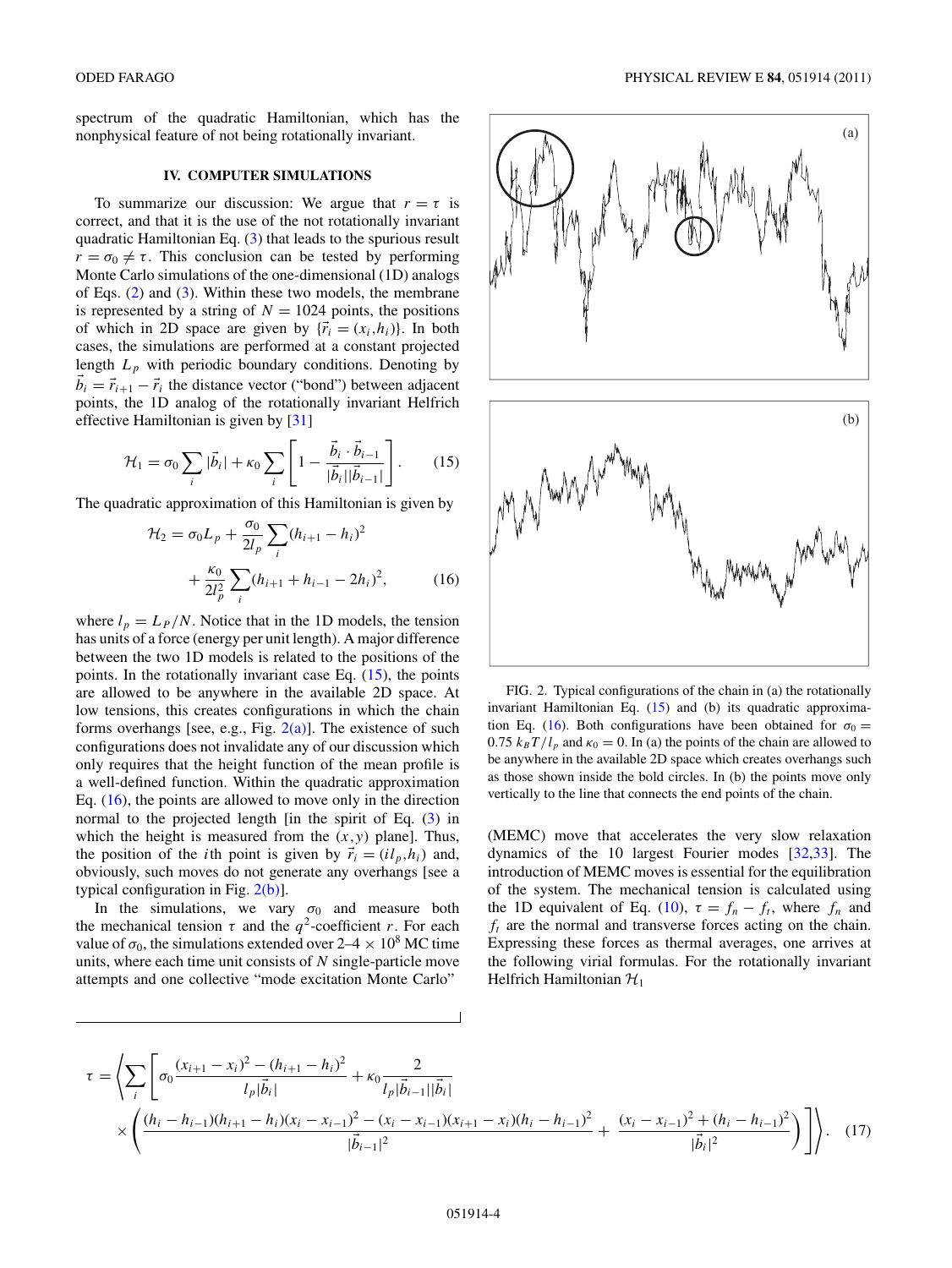

FIG. 3. Simulation results for Hamiltonian  $H_2$  [Eq. [\(16\)](#page-3-0)]: The *q*<sup>2</sup>-coefficient *r* (circles) and the mechanical tension  $\tau$  (squares) as a function of the intrinsic tension  $\sigma_0$ . Results are shown for both  $\kappa_0 = 0$ (solid symbols) and  $\kappa_0 = 1$   $k_B T$  (open symbols). The dashed line is a guide to the eye for the relationship  $r = \sigma_0$ . Both axes are plotted in units of  $k_BT/l_p$ .

For the approximated quadratic Hamiltonian  $\mathcal{H}_2$ 

$$
\tau = \sigma_0 - \left\langle \sum_{i} \left[ \frac{3\sigma_0}{2l_p^2} (h_{i+1} - h_i)^2 + \frac{2\kappa_0}{l_p^3} (h_{i+1} + h_{i-1} - 2h_i)^2 \right] \right\rangle.
$$
 (18)

The  $q^2$ -coefficient r is obtained by taking the Fourier transform of the the function  $h_i$  and fitting the measurements to Eq. [\(6\)](#page-0-0). Our results for  $r$  are based on the analysis of the fluctuations of the 10 largest Fourier modes.

Our simulation results for the quadratic Hamiltonian  $\mathcal{H}_2$  are summarized in Fig. 3. For both  $\kappa_0 = 0$  and  $\kappa_0 = 1$   $k_B T$  and for all values of  $\sigma_0$ , we find that, indeed, all our measurements of the  $q^2$ -coefficient agree with the predicted relationship  $r = \sigma_0$  (which is denoted by the dashed line). As expected from Eq. (18), the mechanical tension  $\tau$  is smaller than *r* and for small values of  $\sigma_0$  even gets negative values. In comparison, the simulation results for the rotationally invariant Helfrich Hamiltonian  $H_1$  are shown in Fig. 4. In agreement with our expectations for this case, the various tensions satisfy the relationship that  $r = \tau \neq \sigma_0$ . To further demonstrate the validity of our discussion, we computed the simple shear modulus  $\mu$ , which for Hamiltonian  $\mathcal{H}_1$  is also expected to be equal to *r* and  $\tau$ . The shear modulus  $\mu$  can be computed using a rather cumbersome virial expression. For  $\kappa_0 = 0$ , the virial expression for  $\mu$  takes the more simple form

$$
\mu = \left\langle \sum_{i} \sigma_0 \frac{(x_{i+1} - x_i)^4}{l_p |\vec{b}_i|^3} - \frac{1}{l_p k_B T} \right\rangle \times \left( \sum_{i} \sigma_0 \frac{(x_{i+1} - x_i)(h_{i+1} - h_i)}{|\vec{b}_i|} \right)^2 \right\rangle.
$$
 (19)

Our results for  $\mu$  agree perfectly with the results for  $\tau$  and  $r$ .



FIG. 4. Simulation results for Hamiltonian  $H_1$  [Eq. [\(15\)](#page-3-0)]: The *q*2-coefficient *r* (solid symbols) and the mechanical tension *τ* (open symbols) as a function of the intrinsic tension  $\sigma_0$ . Results are shown for both  $\kappa_0 = 0$  (circles) and  $\kappa_0 = 1$   $k_B T$  (squares). The pluses denote our results for the shear modulus  $\mu$  for  $\kappa_0 = 0$ . Both axes are plotted in units of  $k_B T/l_p$ .

#### **V. CONCLUSIONS**

We use computer simulations to demonstrate that the  $q^2$ -coefficient *r* is equal to the mechanical tension  $\tau$  and not the intrinsic tension  $\sigma_0$ . Although this result was derived analytically a long time ago, it remained controversial and was disputed by several recent papers. In this paper we explain that the origin of the incorrect equality,  $r = \sigma_0$ , is the the use of the truncated Hamiltonian Eq.  $(3)$ , which is not rotationally invariant. The recognition of the importance of rotational invariance calls for a reconsideration of some of the results derived through the truncated Hamiltonian. Specifically, in Refs. [\[21,22,28\]](#page-5-0) the quadratic form has been used for a derivation of negative mechanical tension for positive intrinsic tension [see also Eq. [\(14\)](#page-2-0) in the present paper]. Our simulations demonstrate that this result is achieved only with the faulty (nonphysical) quadratic Hamiltonian  $H_2$  (see Fig. 3). For the corresponding rotationally invariant Hamiltonian  $\mathcal{H}_1$ , the mechanical tension is always positive for  $\sigma_0 > 0$  (see Fig. 4). Our computational results actually suggest that  $\sigma_0$  and  $\tau$  vanish simultaneously. As a last remark we note that our simulations yielding the result  $r = \tau$  employ the Hamiltonian  $\mathcal{H}_1$  with a constant intrinsic tension. As mentioned at the end of Sec.  $II$ , a stretching elasticity Hamiltonian would be more realistic for bilayer membranes. One should not however erroneously conclude that our discussion is limited to the constant  $\sigma_0$  case. Our derivation in Ref. [\[19\]](#page-5-0) of the equality  $r = \tau$  is independent of the explicit form of the membrane Hamiltonian.

#### **ACKNOWLEDGMENTS**

I am deeply grateful to Haim Diamant for numerous stimulating discussions and for reading the manuscript with great scrutiny. I also thank Phil Pincus and Adrian V. Parsegian for comments.